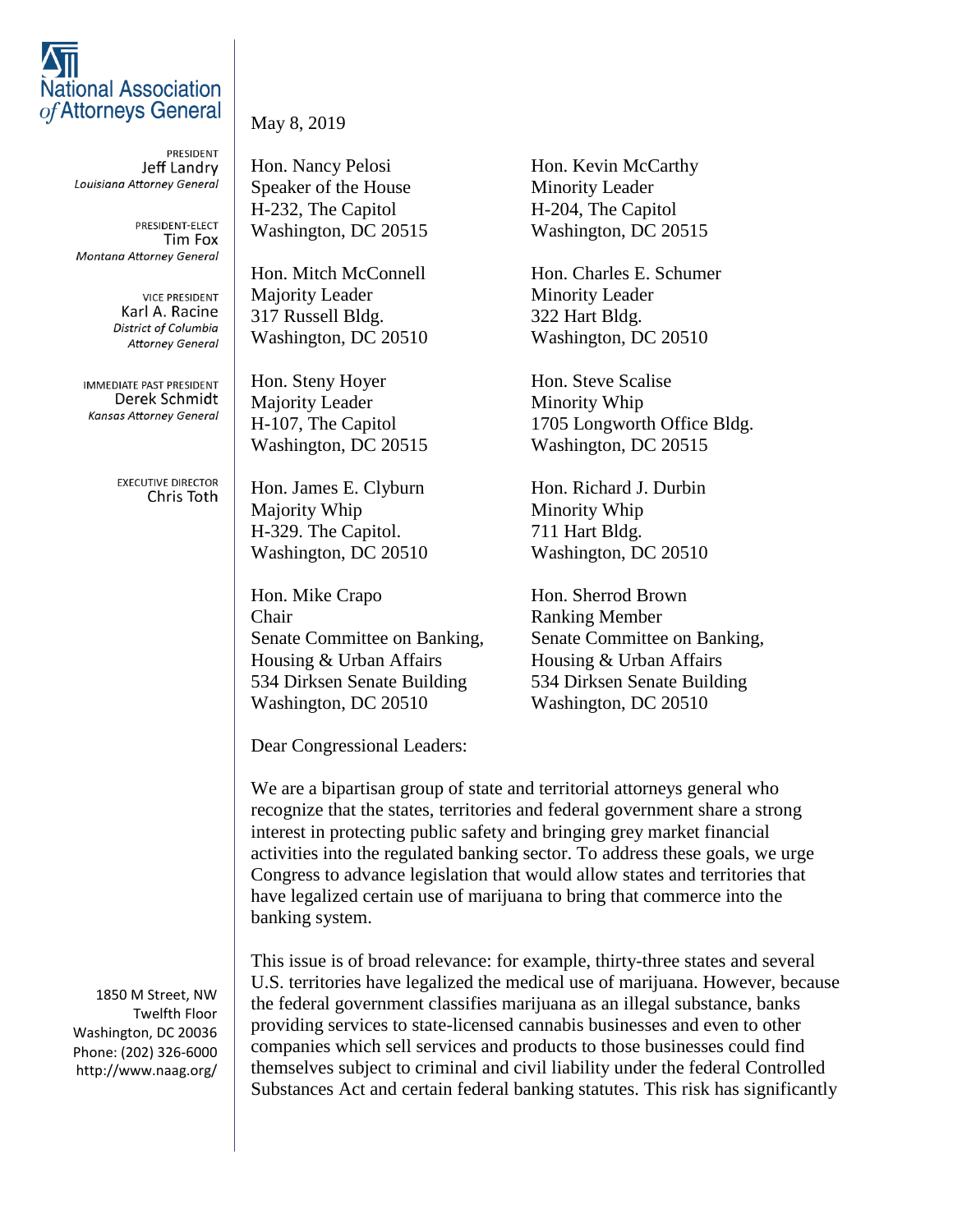inhibited the ability of financial institutions to provide services to these businesses and companies.

Despite the contradictions between federal and state law, the marijuana industry continues to grow rapidly. Industry analysts estimate 2017 sales at \$8.3 billion and expect those totals to exceed \$25 billion by 2025. Yet those revenues are handled outside of the regulated banking system. Businesses are forced to operate on a cash basis. The resulting grey market makes it more difficult to track revenues for taxation and regulatory compliance purposes, contributes to a public safety threat as cash-intensive businesses are often targets for criminal activity, and prevents proper tracking of billions in finances across the nation. Importantly, this measure in no way constitutes an endorsement of any state or territory's specific approach to the legalization of marijuana-related transactions, and the Act is in no way an endorsement for the legalization of medical or retail marijuana in those jurisdictions that choose not to pursue such an approach. But regardless of how individual policymakers feel about states permitting the use of medical or recreational marijuana, the reality of the situation requires federal rules that permit a sensible banking regime for legal businesses.

To address these challenges, we request that Congress advance the SAFE Banking Act or similar legislation that would provide a safe harbor for depository institutions that provide a financial product or service to a covered business in a state that has implemented laws and regulations that ensure accountability in the marijuana industry. An effective safe harbor would bring billions of dollars into the banking sector, enabling law enforcement; federal, state and local tax agencies; and cannabis regulators in 33 states and several territories to more effectively monitor cannabis businesses and their transactions. Compliance with tax laws and requirements would be simpler and easier to enforce with the regulated tracking of funds in the banking system, resulting in higher tax revenues.

Our banking system must be flexible enough to address the needs of businesses in the various states and territories, with state and territorial input, while protecting the interests of the federal government. This includes a banking system for marijuana-related businesses that is both responsive and effective in meeting the demands of our economy. We look forward to working with you as Congress moves forward in this process and to lending our voice and expertise as you develop legislation.

Respectfully,

Weiser

Phil Weiser  $\overline{K}$ arl A. Racine

Aaron D. Ford

Colorado Attorney General District of Columbia Attorney General

Nevada Attorney General North Dakota Attorney General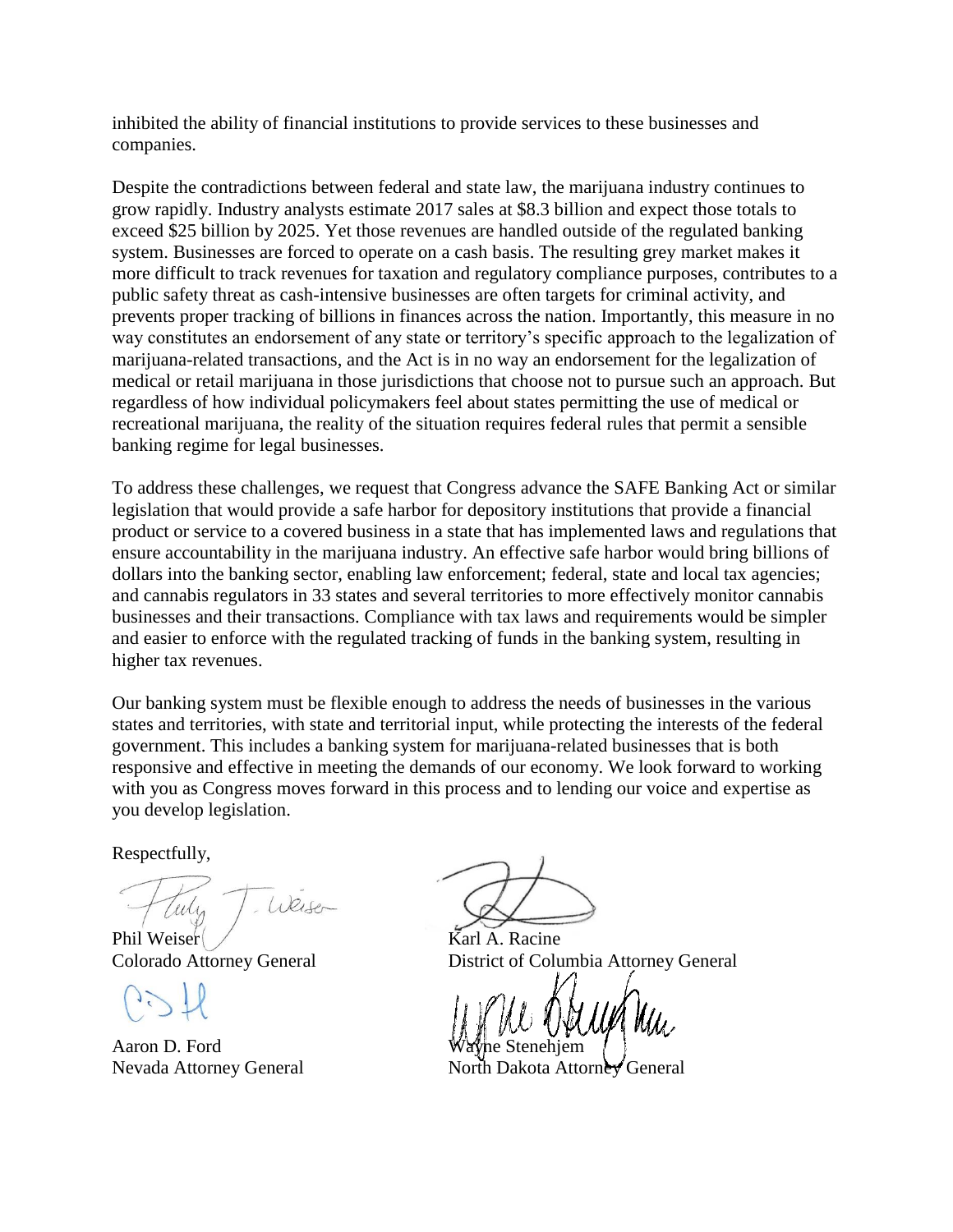Kevin G, Clarkson Mark Brnovich

 $\angle$ 

Leslie Rutledge Xavier Becerra

 $\mu$ 

William Tong Rathleen Jennings

Leevin Taitano Camacho Clare E. Connors

Kwame Raoul Tom Miller Illinois Attorney General Iowa Attorney General

1 Andy Ashear Aaron M. Frey<br>Andy Beshear Aaron M. Frey<br>Kentucky Attorney General Maine Attorney General

Kentucky Attorney General

Brian Frosh Maura Healey

cina

Dana Nessel Keith Ellison

**Jum Hood** Gurbir S. Grewal Mississippi Attorney General New Jersey Attorney General

Mark B

Alaska Attorney General Arizona Attorney General

Arkansas Attorney General California Attorney General

mmings athleen

Connecticut Attorney General Delaware Attorney General

Guam Attorney General Hawaii Attorney General

aron h. Frey

Maryland Attorney General Massachusetts Attorney General

Michigan Attorney General Minnesota Attorney General